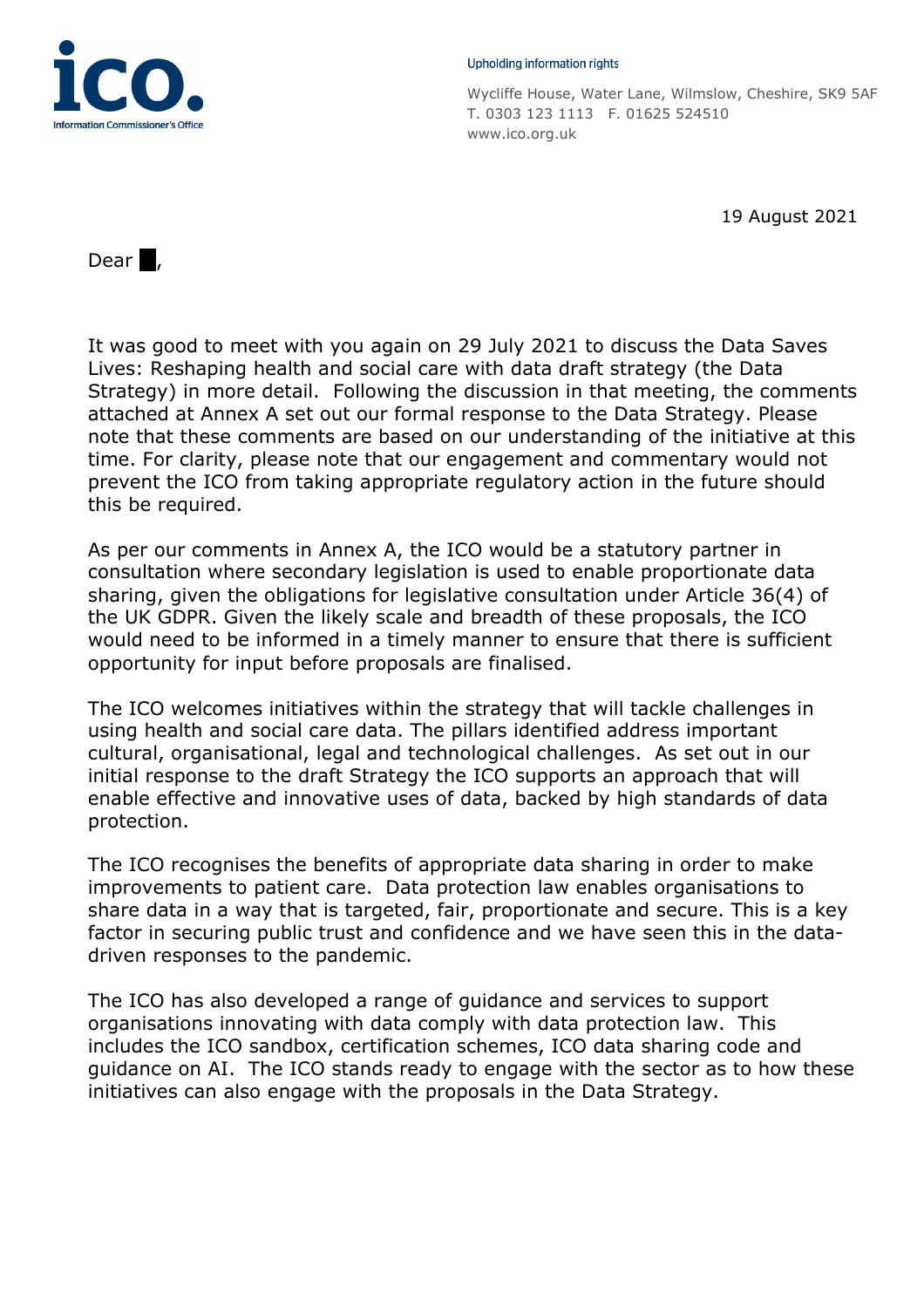

The ICO welcomes that there is a clear commitment to transparency throughout the document. However, there needs to be further clarity on how the public will be given greater control of their data in practice as well as greater transparency as to how their data will be used. Unless measures are clearly communicated, there is a risk that the public may not be properly informed or misunderstand their rights around the use of their data for research, as the General Practice Data for Planning and Research (GPDPR) debate has shown us. Effective and sustained transparency here will be of utmost importance, including evidence that it works in practice. As part of this sustained approach to transparency a long term plan for public engagement will also be vital.

As we highlighted in our meeting, data protection law sets out obligations through data protection by design which allow controllers for the data to demonstrate how they have built in measures which protect personal data from the earliest stages of the project and lay foundations for building public trust and confidence. The ICO is supportive of the use of Trusted Research Environments (TREs), subject to appropriate safeguards and governance, as a mechanism to deliver innovative uses of data alongside data protection by design.

We also emphasised the need for more prominence to be given in the Data Strategy to ensuring that data subjects can exercise their rights under data protection law, which is key to underpinning trust and confidence. We are open to discussing this further with you either in future meetings or separately.

As is our normal practice we plan on publishing our response.

We hope that our formal response provides helpful feedback as you finalise the data strategy and as agreed in the meeting last month, we will set up a follow up discussion in September.

Yours sincerely,

larstowns

Ian Hulme Director of Regulatory Assurance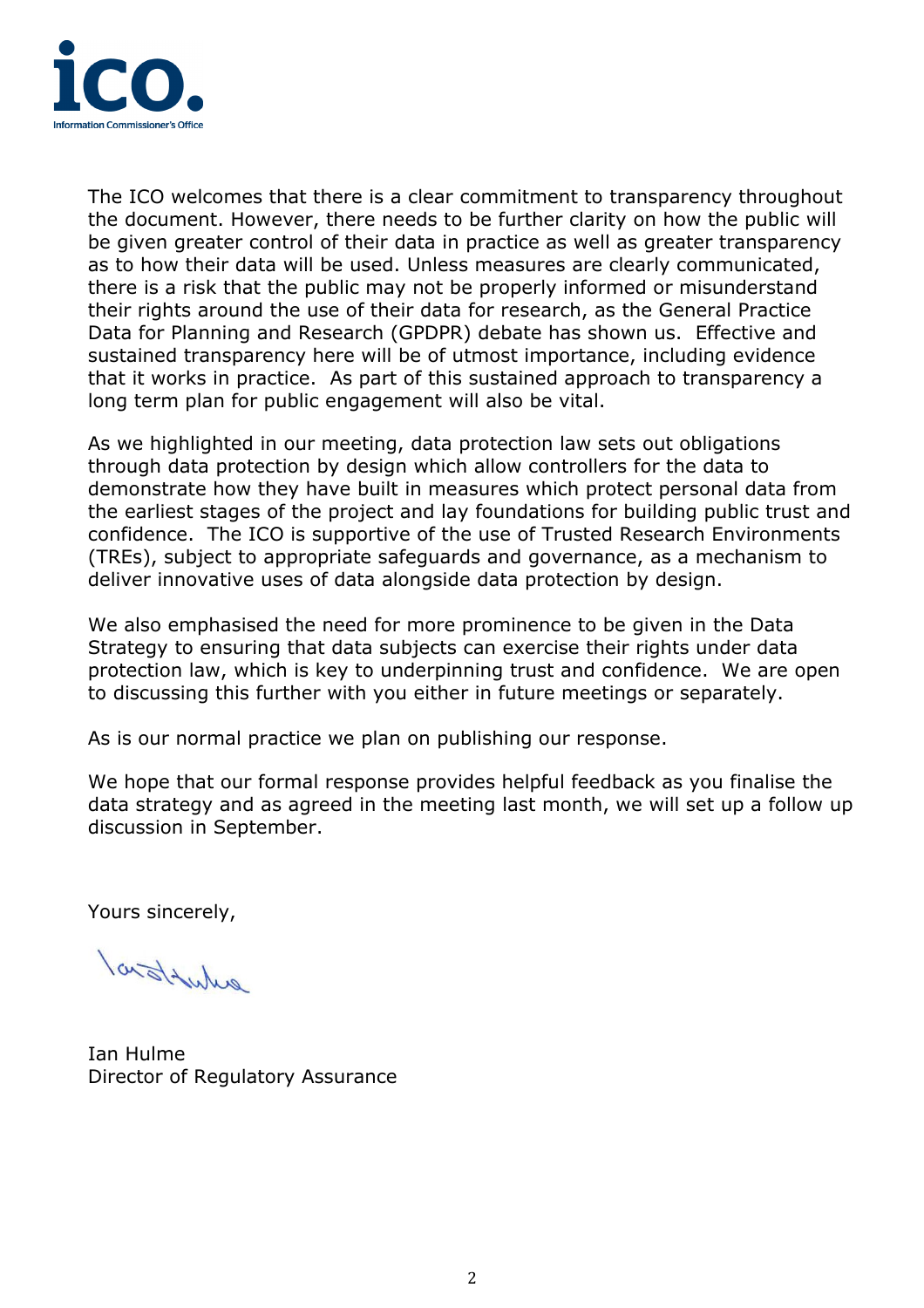

# Annex A

This is the ICO's formal response to the Data Saves Lives: Reshaping health and social care with data draft strategy (the Data Strategy). Following a review of the Data Strategy in detail we provide this feedback based upon our current understanding of the initiative.

The ICO recognises the benefits of appropriate data sharing and welcomes and supports initiatives which are backed by high standards of data protection. The response includes recommendations to ensure that a data protection by design approach is used. This will help to build in measures which allow controllers for the data to demonstrate how personal data has been protected from the outset as per their obligations set out in data protection law. We have also highlighted the need for transparency to ensure that the public are fully aware of how their data will be used and how they can exercise their rights.

The ICO are happy to continue to be involved in and support the development process. We would stress that this response does not form part of a formal consultation as per the requirements set out in Article 36(4) of the UK GDPR.

Please find below our detailed observations on each of the Chapters in the Data Strategy:

# **Chapter 1: Bringing people closer to their data**

#### Harnessing data to improve patient and service user safety

We note that the current information governance (IG) website provides new guidance for staff on sharing data for patient care. This website should be developed in line with the Data Strategy so that it is consistent.

Significant commitment to AI is described here and elsewhere in the Data Strategy. The ICO has produced recent guidance on AI [and data protection,](https://ico.org.uk/for-organisations/guide-to-data-protection/key-data-protection-themes/guidance-on-ai-and-data-protection/) including guidance produced in collaboration with the Alan Turing Institute on [explaining decisions made](https://ico.org.uk/for-organisations/guide-to-data-protection/key-data-protection-themes/explaining-decisions-made-with-artificial-intelligence/) using AI. Given the sensitive nature of the data, consideration should be given in the Data Strategy to the use of privacy enhancing technologies (PETs) as part of the AI workstreams. The ICO expects to produce guidance on PETs as well as anonymisation and pseudonymisation in 2021.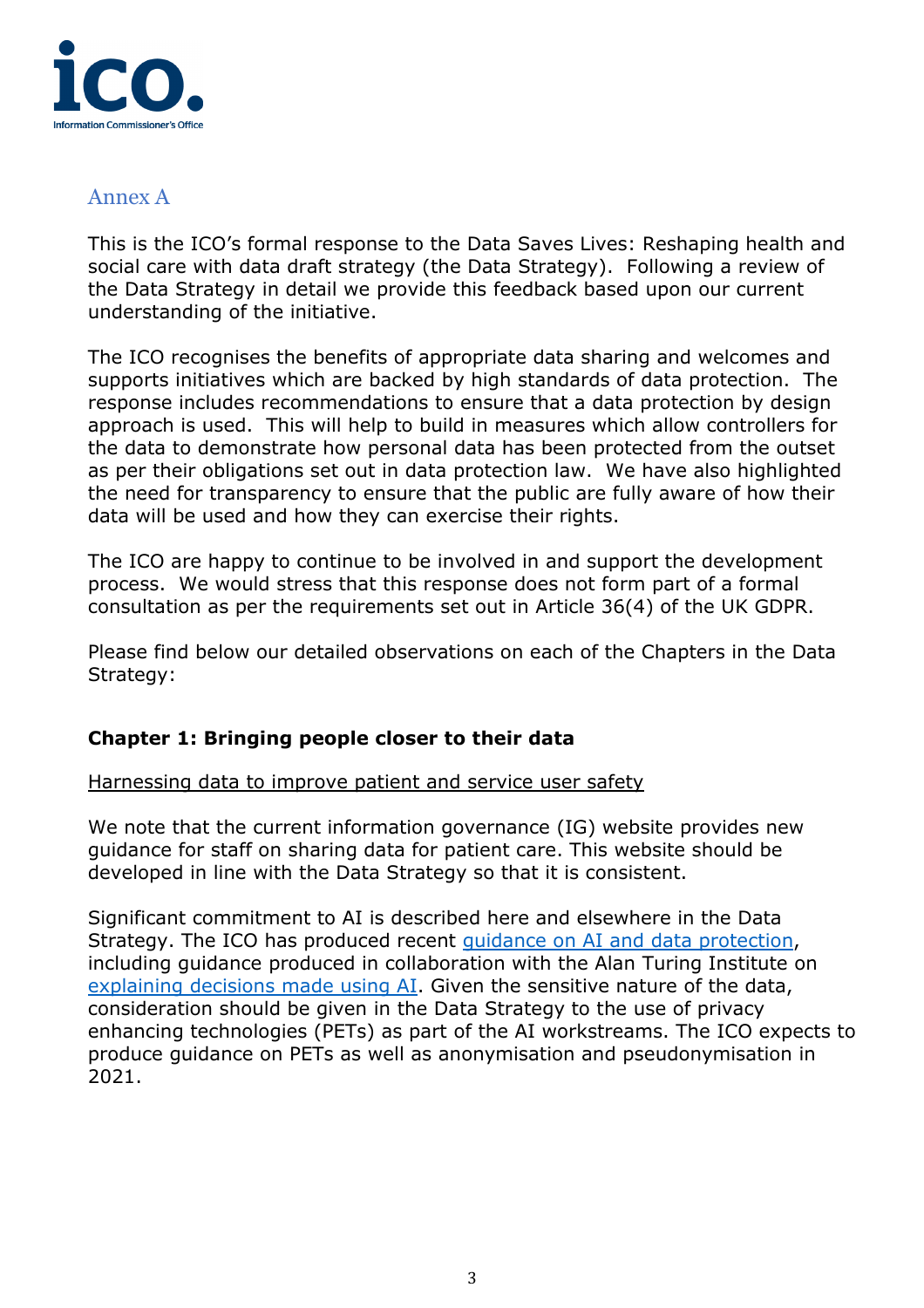

We note that effective communication and engagement with the public is needed around the use of their data for research. The recent controversy around the GPDPR programme has shown how important this is to building public trust and confidence.

Protections must be implemented and communicated when linking datasets to support this work to guard against scope creep or embedding disadvantage.

The Data Strategy needs to be clear about the role of private companies in the landscape of personal health records, both for adults and children. It is essential that organisations understand their data controller responsibilities and this must be clearly communicated to the public. The Data Strategy would also benefit by being clearer on previous statements by NHSD that controllership for personal health records (PHRs) would be shared between the health authority and the platform provider.

### Bringing people closer to their data

Ensuring that everyone is able to access their own health and social care data is a positive step, and links directly to the right of access conferred by data protection law. The Data Strategy should however also consider how disclosure of information which should not be seen by the patient will be prevented, for example where a clinician considers that disclosure may cause them harm. Regard should also be given to how the right of access can be provided where individuals are lacking literacy (including digital literacy).

The ICO notes the relatively short timescale for the delivery of this commitment, and the Data Strategy should set out clearly how this will be achieved. It should also provide clarity on how the technology would work in practice as well as the technical and organisational measures to be implemented.

# Giving people confidence

Commitments to increased transparency are welcome. We note the commitment to publish a 'transparency statement' explaining how health and care data will be used in 2022. Given that obligations around transparency are already present under data protection law it would be helpful for the Data Strategy to be clear on whether the intention is for it to go beyond the existing statutory requirements. If so, further details should be provided in the statement. Similarly, it may be that the commitment to allow citizens to identify who has had access to their data and the research this has informed is already covered by existing requirements under [the right to be informed.](https://eur03.safelinks.protection.outlook.com/?url=https%3A%2F%2Fico.org.uk%2Ffor-organisations%2Fguide-to-data-protection%2Fguide-to-the-general-data-protection-regulation-gdpr%2Findividual-rights%2Fright-to-be-informed%2F&data=04%7C01%7Canne.russell%40ico.org.uk%7C2d0650ad65764d57a43008d946212efa%7C501293238fab4000adc1c4cfebfa21e6%7C1%7C0%7C637617930592693954%7CUnknown%7CTWFpbGZsb3d8eyJWIjoiMC4wLjAwMDAiLCJQIjoiV2luMzIiLCJBTiI6Ik1haWwiLCJXVCI6Mn0%3D%7C1000&sdata=W9RmNdm9nX%2BfRCKHs7WPGtAao9WqpzgKZpURZMVAAbY%3D&reserved=0) It would be helpful for the Data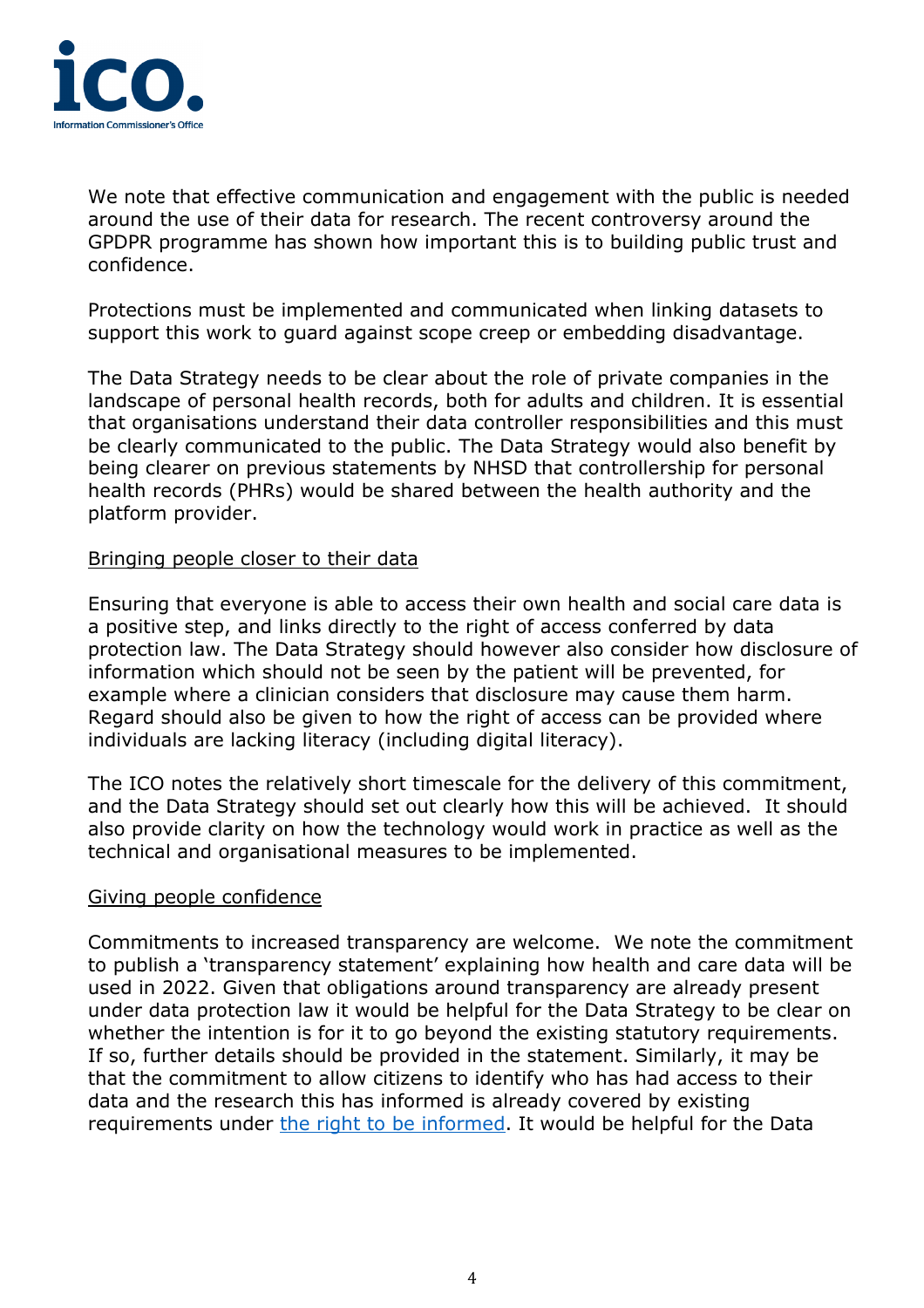

Strategy to be clear on this point. A layered approach to transparency is also important, to ensure the right information is provided to the public at the right point in their engagement with data use. Measuring the reach and effectiveness of transparency is also vital in such a universal area.

We note the commitment to an open-working approach across the sector to allow the public to easily find and identify data delivery work. The Data Strategy would benefit from being clearer on this commitment and how it would work in practice.

The ICO attends the Health and Care Information Governance Panel so we are familiar with its function and value. Utilising this panel to produce guidance, frameworks and standards to build public trust and confidence is therefore welcome.

# **Chapter 2: Giving health and care professionals the data they need to provide the best possible care**

# Simplifying information governance

The ICO welcomes the commitment to improve the resources available to staff, both through development of the Information Governance Portal as well as working with the National Data Guardian (NDG) to produce materials for staff. We look forward to continuing to support through our involvement in the working group.

Alignment of guidance at a national level will help to reduce regional disparities in information governance; there has often been variations between trusts and/or regions. There will be a challenge around aligning the NHS approach with other sharing partners in order to create the desired fluid sharing of data across the sector. NHSX should consider extending this guidance to other partners where appropriate.

We have published as a call for views the first chapter of our guidance on anonymisation and pseudonymisation which will provide useful advice when considering the rules around the use of data types, your input is welcomed. The ICO will be pleased to provide more detailed advice on this to ensure alignment.

The current information governance training for frontline staff appears to work well, though we note that more specific training for frontline staff would be advantageous. It is not clear whether the April 2022 deadline includes the development of new training products and rollout, or whether this is expected at a later date.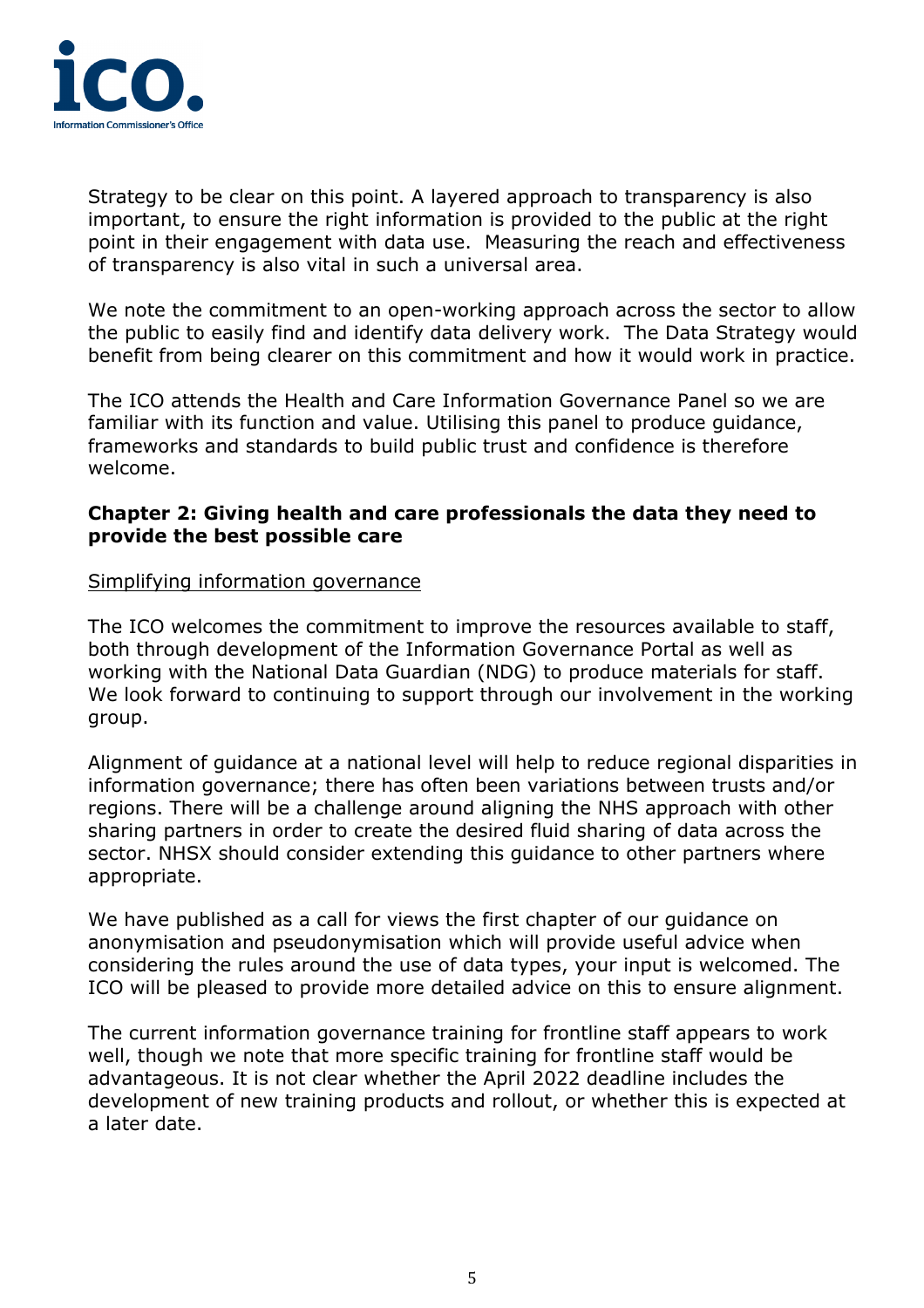

The intended simplification of the toolkits and language is noted. Whilst we welcome initiatives to make toolkits more accessible for users, care should be taken to ensure that messages are not diluted or diminished through simplification. Both aims should be able to sit alongside each other.

### Creating a new duty to share

We recognise the importance of sharing data between the health and social care sectors, whilst also managing the risks this creates, and that using legislation to require sharing of anonymised data can address the gap that currently exists.

In order for this duty to be successful the ICO would highlight the importance of digital infrastructure to carry out this statutory duty. The Data Strategy should outline how this capability will be delivered as the work develops. It should also set out a commitment to ensuring the integrity of the system which will be critical in assuring data security and availability. The differences in maturity between social care and health care data collection systems is recognised elsewhere in the Data Strategy. The alignment and implementation of anonymisation standards will also be crucial. Audit and review of its operation, including the effectiveness of anonymisation, will also be important

Resources will need to be dedicated to staff training to ensure that any statutory duty to share is delivered compliantly. There is a risk that introducing this duty could be perceived as an administrative burden if the sector cannot be persuaded of the benefit.

#### Delivering shared records

The ICO does not have concerns in principle about the implementation of shared care records. However, it would be useful for the Data Strategy to include more detail on the difference between the basic and comprehensive shared care records referred to in this section, if indeed they are different.

#### Reducing the data collection burden

We note that the current focus of data alliance partnerships appears to be focussed on reducing administrative and clinical burden. You may wish to consider expanding the remit of such partnerships to include data protection considerations such as necessity and proportionality when considering whether data collection is appropriate.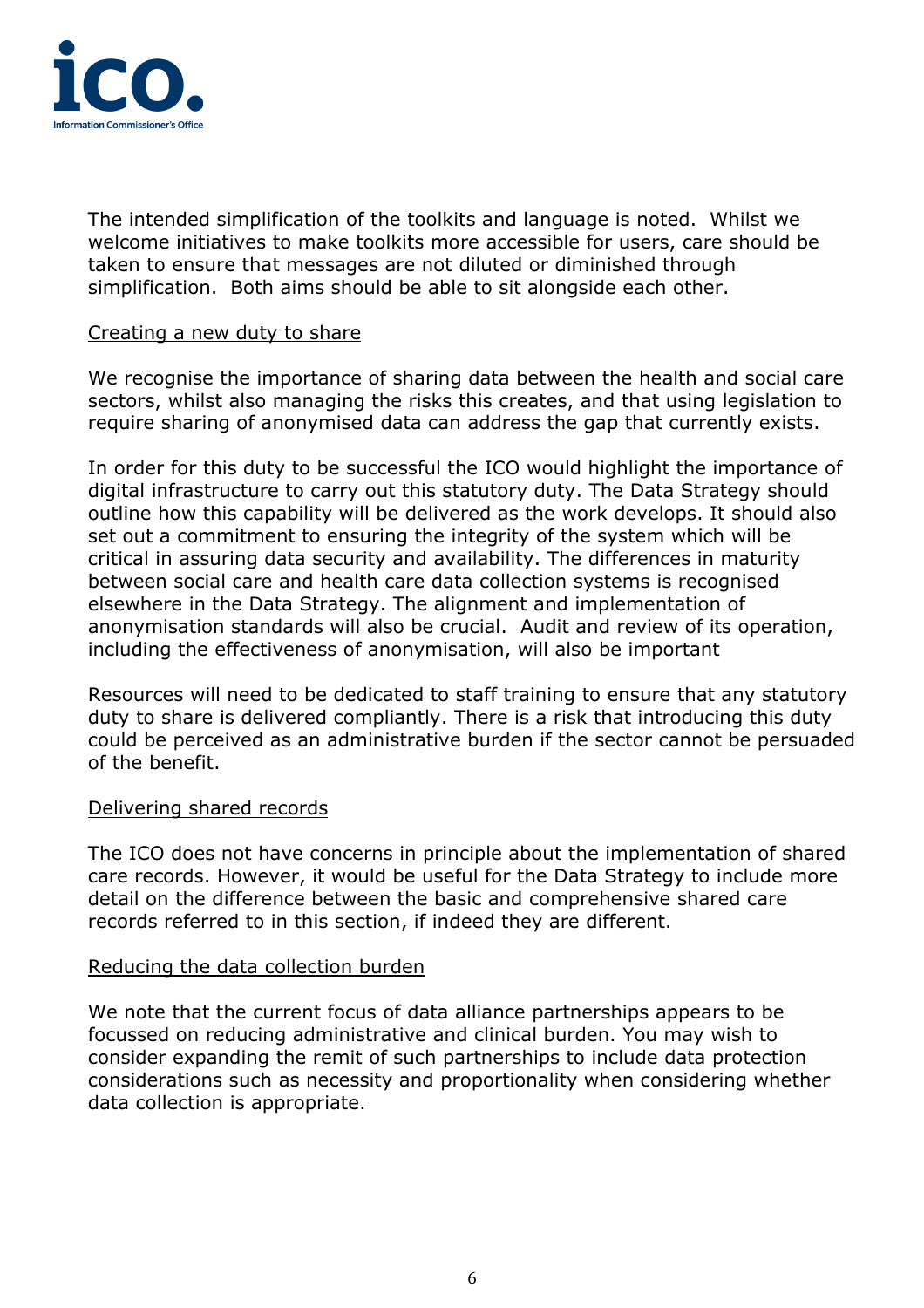

Harnessing safe and effective innovation

Changes to digital care home projects must be fit for purpose. Some technology used in care homes (CareTech) involve surveillance which may be a disproportionate privacy intrusion on service users and visitors. Though the potential benefits of these technologies are noted, consideration must be given to how they may compromise privacy and what alternatives are available to address the problem.

Appropriate levels of security will be needed, given the sensitivity of the data to be processed. Within this, the resilience of the technology must be considered – for example, how the technology will work in areas of poor coverage or during an internet outage (and the impact such an outage may have on the individual).

Regulation of medical devices is still developing, and there are circumstances within the UK where 'wellbeing devices' do not receive the same level of scrutiny 'medical devices' do. There is a significant risk of devices being offered without awareness of whether they meet privacy or data protection standards. We consider that there is a need for a clear data protection standard for these devices.

# **Chapter 3: Supporting local and national decision makers with data**

# Integrating local care systems with a culture of interoperable by default

We would reiterate our earlier concern that the care sector may not have the necessary digital infrastructure to carry out this statutory duty at present. This is likely to be the case with both residential and domiciliary care providers, and separate solutions may be required to accommodate both systems.

# Building analytical and data science capacity

No comments on this section.

# Working in the open

The ICO welcomes the Data Strategy's commitment to transparency through the use of open-source code, recognising that doing so could help to address concerns about the use and impact of new technologies and innovation.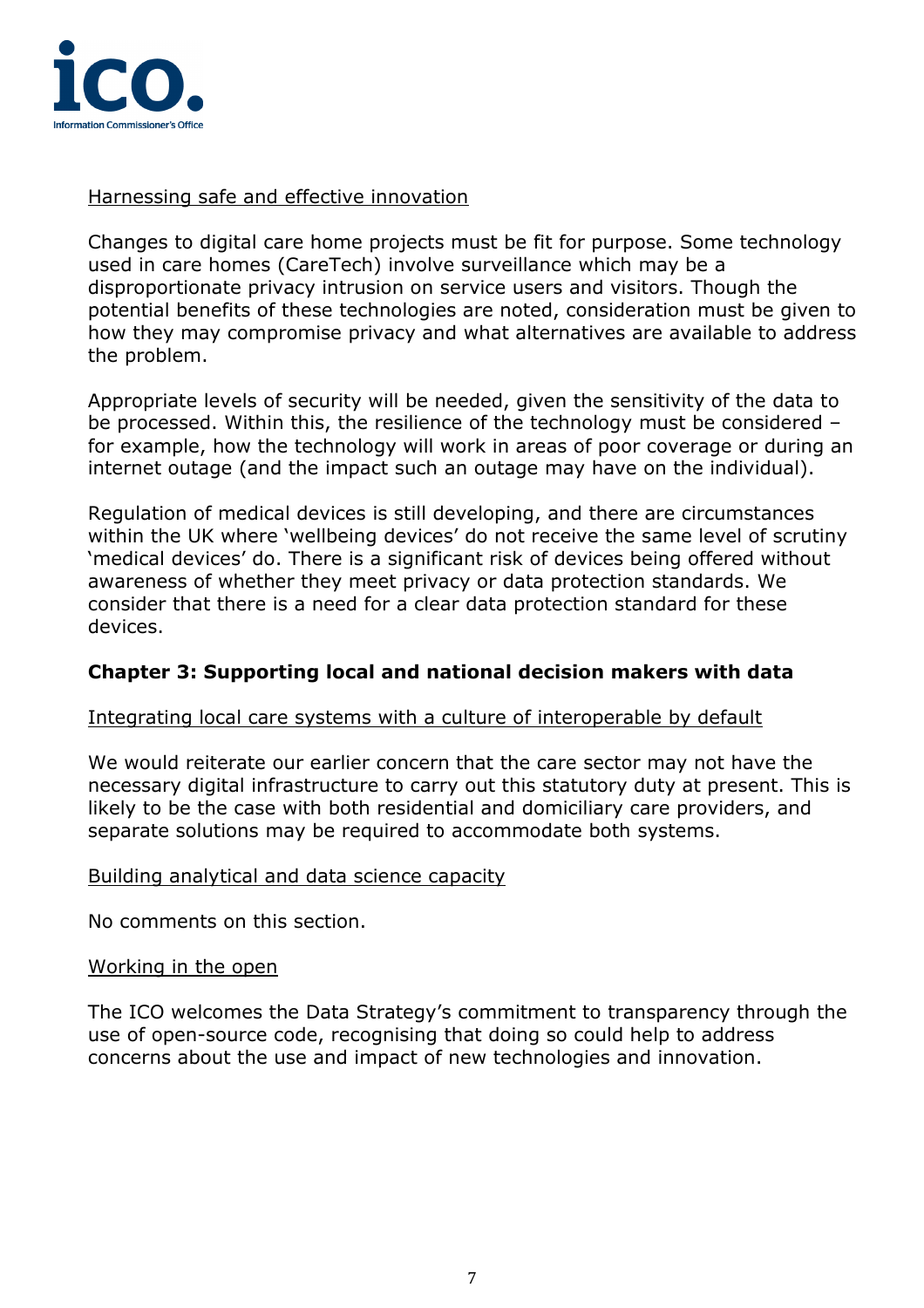

# Sharing for wider purposes

The ICO would be a statutory partner in consultation where secondary legislation is used to enable proportionate data sharing, given the obligations for legislative consultation under Article 36(4) of the UK GDPR. Given the likely scale and breadth of these proposals, the ICO would need to be informed in a timely manner. This will ensure that there is sufficient opportunity for input.

The commitment to work closely with stakeholders and the public on these changes is welcome; we consider this will be a key factor in achieving the trust and confidence of the public and note that the NDG has had recent success in this area through its use of citizens' juries.

### Collaborating with wider partners

The Data Strategy needs to explain how it intends to improve data linkage across government departments in more detail, including the issues that this would be addressing. Whilst there is the potential for benefit, this type of activity also has the potential to result in a risk to data subjects' rights and freedoms, and it will be crucial to take a data protection by design approach to mitigate risk to individuals and implement appropriate safeguards. Again, this is an area where engagement with the public about the use of their data and the resulting benefit will be an important factor in building trust and confidence.

Similarly, more detail is needed on the plans for public health agencies to draw on multiple data sources to gain new insights into the public's health. Reference is made to quicker access to high quality health intelligence. Further information should be provided in relation to this proposal. In particular, which data sources will be used, what type of data will be collected and what safeguards will be put in place to mitigate risk to individuals.

# **Chapter 4: Improving data for adult social care**

#### Improving access to information for adult social care providers

We note that this Strategy acknowledges the difference in maturity between social care collection systems and health systems. The Strategy could be clearer however about the categories of data intended to be collected from 'client level', particularly as there may be some objection from the private sector about this data collection if it is not considered relevant.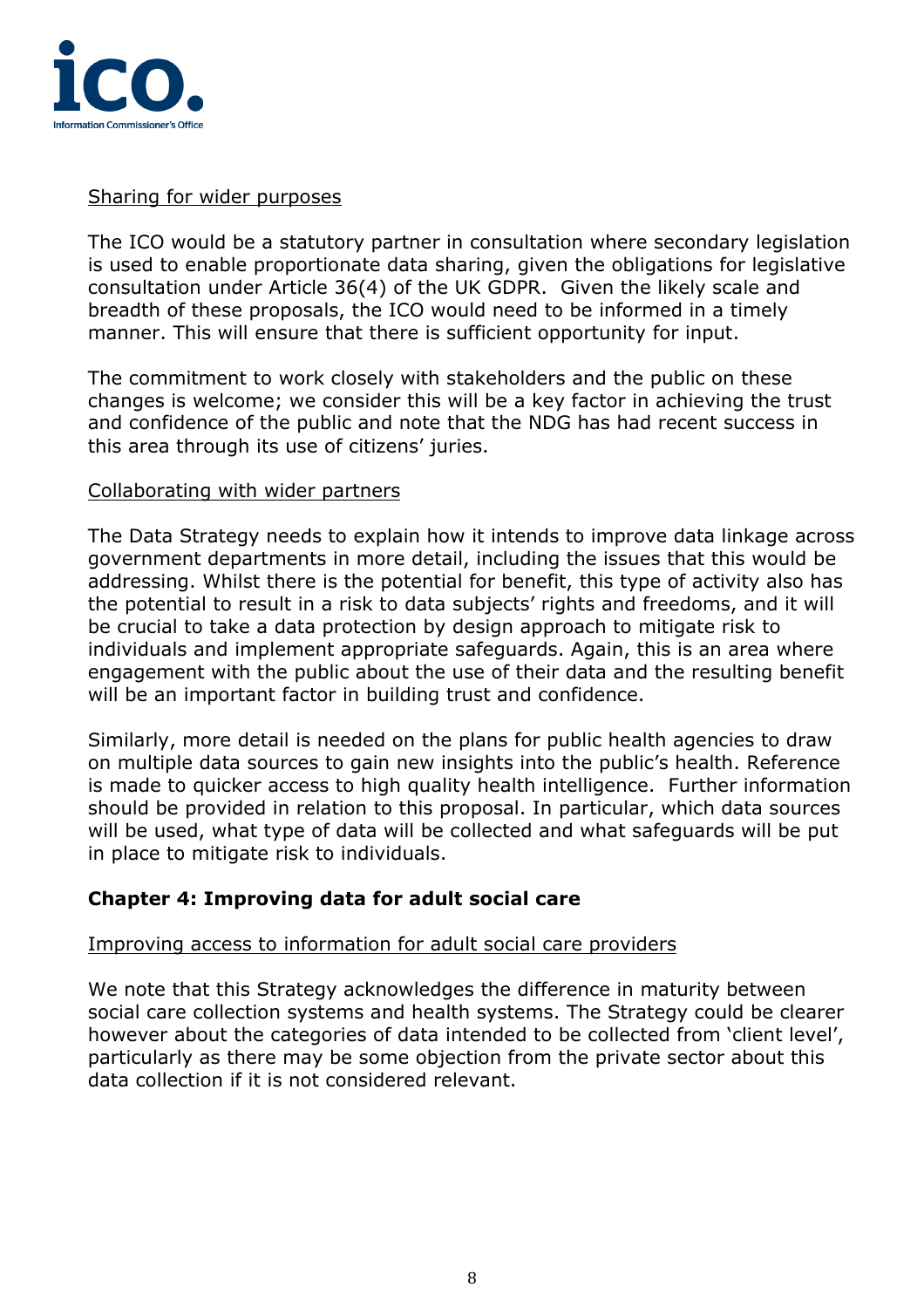

The intention to provide a digital skills framework alongside training opportunities to improve data and digital literacy is a welcome step. However, this must be supported by private employers in the social care sector who will likely need to allow staff time and provide portable digital devices to enable this.

### Integration of health and social care

Following on from our feedback on Chapter 3 of the Data Strategy, the ICO will be a consultee for any legislation conferring a duty to share personal data as per Article 36(4) of UK GDPR. At this stage, we would expect more detail on the categories of data to be collected, particularly from private organisations.

There should be an explanation of how the data framework for adult social care fits with the framework referred to elsewhere in the Data Strategy. This proposed framework appears to intersect with the requirement to maintain a record of processing activities set out in Article 30 of UK GDPR. Also, we have provided comments regarding CareTech and privacy under 'Harnessing safe and effective innovation', and these are relevant to the commitments made here.

# **Chapter 5: Empowering researchers with the data they need to develop life changing treatments, models of care and insights**

The Data Strategy gives positive examples of how innovative uses of health data can embed data protection by design and default. This helps demonstrate that data protection legislation is not a barrier to proportionate sharing of personal data. The ICO aims to promote and encourage confident, responsible and lawful data sharing in the wider public interest. We support the development of trusted research environments as a way of implementing the requirements of UK GDPR Article 25.

# Providing safe and secure data for analysis and research

The ICO recognises the value of partnerships between researchers and frontline analytical teams to improve skills and knowledge exchange, and to provide clarity on terminology. The latter will need to be supported by a communications campaign to encourage adoption.

#### Encouraging clinical research

When creating new at-scale data assets it will be important to consider how security can be assured, particularly through appropriate access control, to guard against misuse and security breaches. You should also consider implementing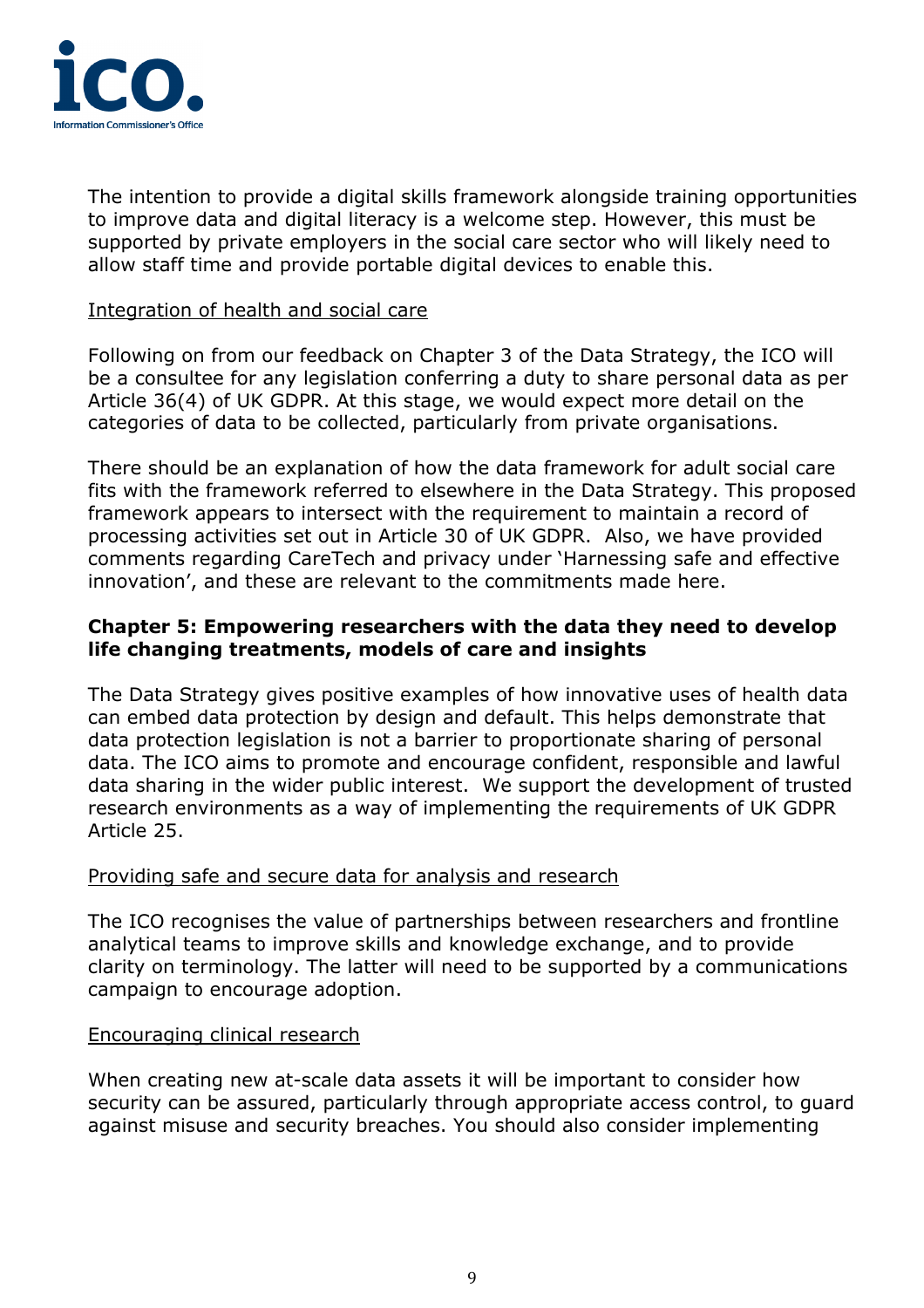

strategies to allow researchers to identify the most appropriate datasets for their project, for example, through metadata search or a sample data template. Doing so will help to protect the privacy of individuals within the dataset, as would the use of privacy enhancing technologies (PETs).

We would advise you to consider the potential for the international transfer of personal data when working with the G7 or other countries, and ensure that appropriate safeguards are in place.

# **Chapter 6: Helping colleagues develop the right technical infrastructure**

### Modernising our data architecture

We welcome the commitment to national standards for health and social care data. As mentioned above, the ICO is developing guidance on PETs, anonymisation and pseudonymisation which we expect to be published in 2021, which we believe will help inform your approach.

We would expect to see security explicitly added to the data architecture principles. The Data Strategy would benefit from being clearer about the technical and organisational security measures intended for adoption to secure the Application Programming Interfaces (APIs) which will supply data to the NHS Account, and whether any PETs will be considered here. More detail on security would also be useful on the roadmap for core services using cloud technology.

The Strategy would benefit from clarifying what is meant by improving onboarding to increase the uptake of national services and products (such as the NHS number).

Further detail is also required on the commitment to increase the amount of APIs available on the national healthcare gateway by August 2021. In particular, the Strategy would be improved if the benefit of introducing these APIs were articulated.

Information Asset Owner models are well established and give clear ownership. A more centralised model may bring conflict with this. Responsibility and ownership for information assets should be considered from the outset. Clarity on any changes with the development of data infrastructure services to support interoperability would help us to consider the potential data protection implications of this work.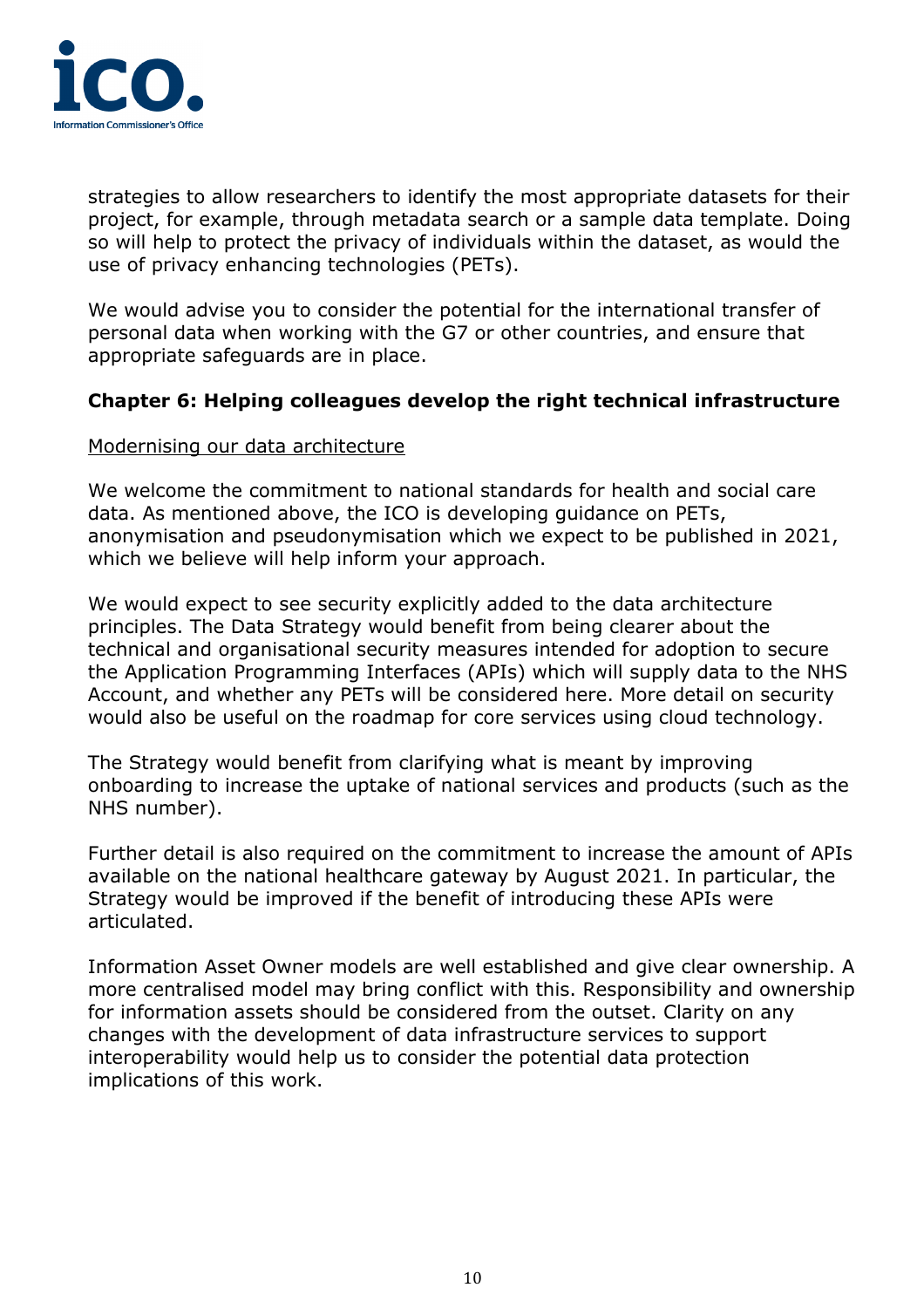

# Promoting and developing new data and technical standards

The UK GDPR contains some broad data quality standards. For example, the accuracy principle requires that data be accurate and up to date, while the data minimisation principle requires data be adequate, relevant and limited to what is necessary. It appears that the development of data standards would be compatible with these principles. If legislation is used to achieve this, the ICO would need to be consulted under UK GDPR article 36(4).

The development of core, UK-wide Fast Healthcare Interoperability Resources could bring some challenges, for example data accuracy and quality issues have previously been seen in national patient databases (eg the Spine). NHSX should learn lessons from previous experience, eg will a data cleansing exercise be required? The risk of excessive collection and/or retention of personal data should also be considered.

We would encourage that how the adoption and tracking of standards will be monitored is outlined in the strategy, including how compliance will be monitored and who would be responsible for that monitoring.

### Staying ahead of the evolving cyber risk

This section could be improved by considering protection of services separately from protection of information. The two risks are somewhat different, which isn't drawn out in this section. Reference to confidentiality, integrity and availability would also be appropriate.

As the intention is to shift from siloed environments to more centralised, accessible data, the Strategy should carefully consider role and/or attribute based access controls as well as the minimisation of accessible data. Control and review of appropriate data views and schemes based on specific requirements and purposes should also be considered to avoid access to excessive data.

Consideration should be given to the risk of single points of failure and attendant backup and security measures.

At this stage the specification is at an understandably high level and abstract, referencing 'what' they wish to achieve. As work progresses the ICO would anticipate the addition of detail around cybersecurity arrangements, specifically around 'how' the objectives will be achieved. Specific domains that will require consideration include: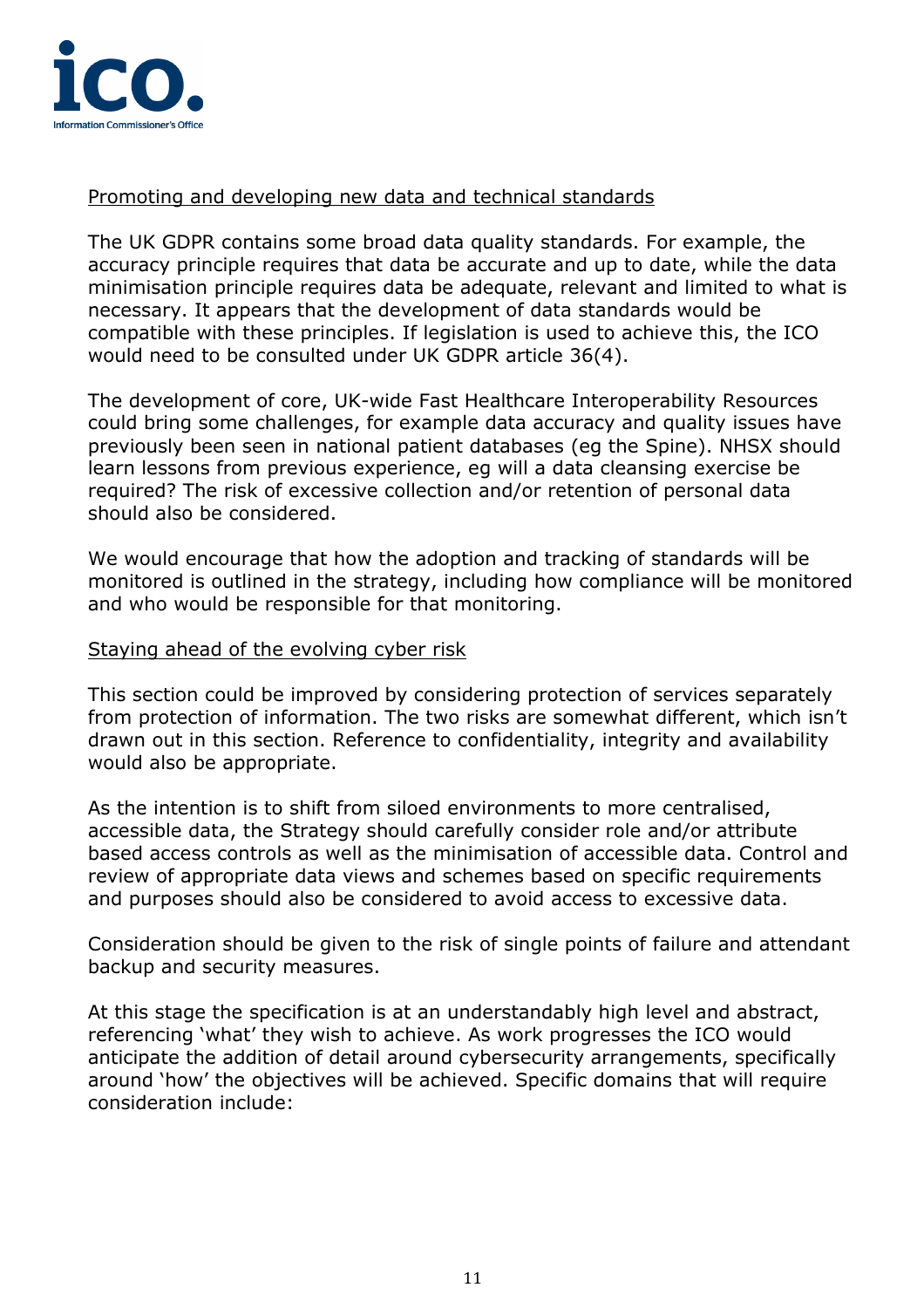

- Appropriate information security controls including internal and network edge firewalls, network security management, secure configuration practises, appropriate management of removable media and online file repositories.
- Highly effective access control with a well thought out role or attribute based access control model along with industry standard authentication and two factor authentication methods. There should be more stringent controls around allocation of privileged user rights in a centralised model bearing in mind the significant access to data that privileged users will have.
- There should be an effective log retention management and analysis process.
- There must be appropriate protection against malware, vulnerabilities and other forms of cyber security attack with regular penetration testing and/or other forms of auditing.
- There should be appropriate security controls around software development and procurement including code quality review, anonymisation of personal data in development environments on the robust development test and release model.
- There should be a training programme in place to ensure understanding and compliance with data protection legislation and industry standards backed up by an appropriate training needs analysis and this should be reinforced with appropriate awareness raising campaigns.

# Separating the data layer

The Strategy should be clearer on timescales for this commitment. It would also benefit from further detail on the safeguards in place to ensure that providers delete personal data as contracts end. Security measures to protect the data layer will be crucial, particularly where innovation is incorporated. Opening up access to live patient data for the purposes of application development raises significant data protection and information security risks and we would expect stringent, effective and robust controls around any such access.

Populating the data layer with diagnostic and medicines data derived from COVID initiatives could link potentially sensitive information with patient data. The effectiveness of technical security measures will be critical, as will a Data Protection Impact Assessment (DPIA).

The Strategy could also be clearer on how standardised API access to shared care records will alter current practice – will this result in increased access to patient records?